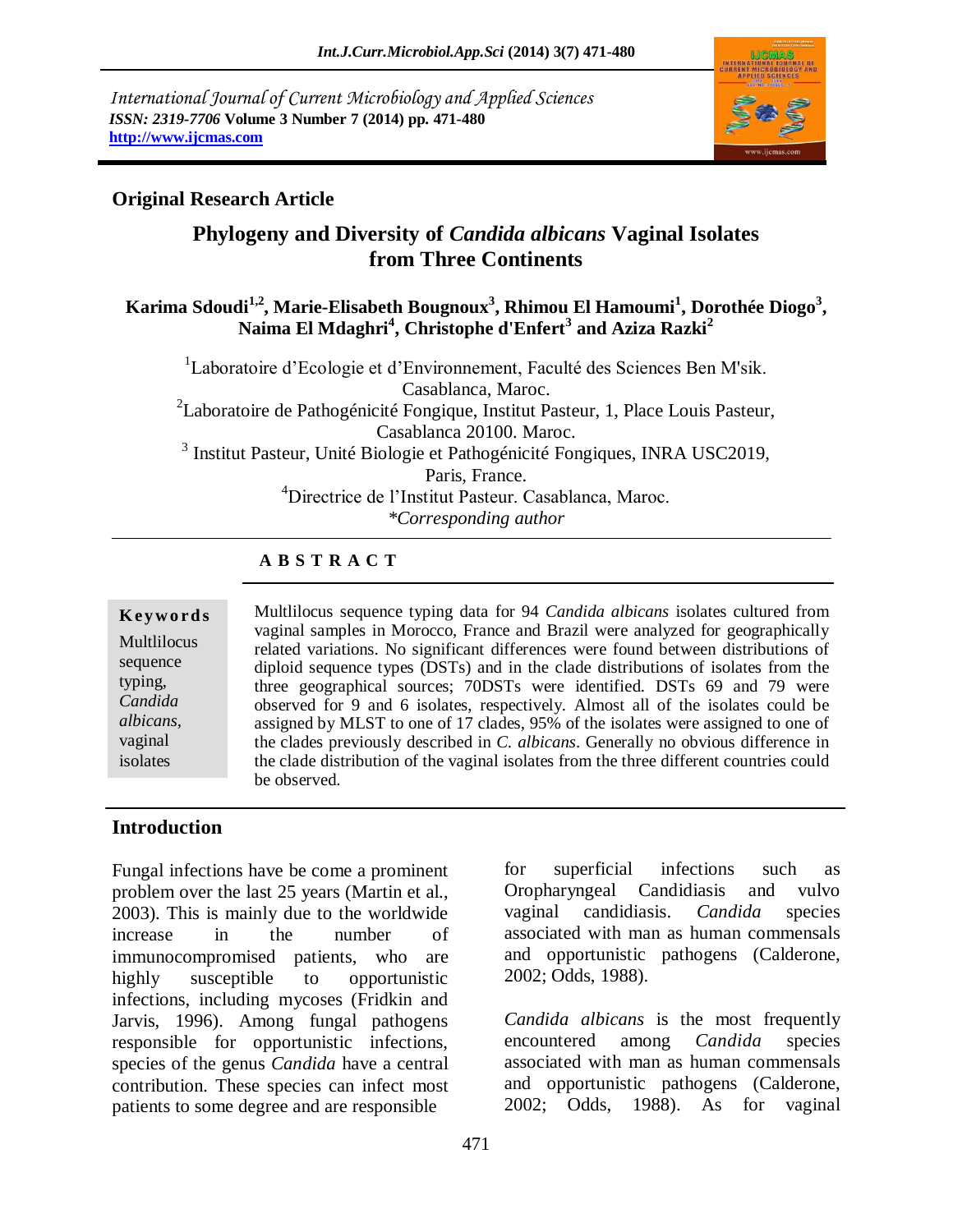candidiasis, it has been reported that 75% of all women will experience at least one episode of *Candida* vaginitis in their lifetime (Holmes and Hansfield, 1998). Vaginal candidiasis is caused by *C. albicans* predominantly at least 80% (Holmes and Hansfield, 1998). Non *C. albicans Candida* species, predominantly *Candida glabrata*, are responsible for there mainder of cases (Dodgson et al., 2003).

The advent of high throughput DNA sequence analysis has been accompanied by the development of highly resolving, reproducible and portable typing methodologies. Among these diverse methods, Multilocus Sequence Typing (MLST) was introduced in 1998 by Maiden et al., for typing bacterial isolates and has now been extended to a wide variety of species. It's becoming the method of choice for typing bacterial and fungal isolates (Bougnoux et al., 2004; Dodgson et al., 2003; Litvintseva et al., 2006; Tavanti et al., 2005a; Taylor and Fisher, 2003; Urwin and Maiden, 2003) including *C. albicans* (Bougnoux et al., 2004; Bougnoux et al., 2003; Bougnoux et al., 2002), *Candida glabrata* (Dodgson et al., 2003), *Candida krusei* (Jacobsen et al., 2007), and *Candida tropicalis* (Tavanti et al., 2005a).

MLST combines a high discriminatory index with exceptional portability since MLST data can be accessed and updated (linked via [http://www.mlst.net/ or](http://www.mlst.net/)  http://pubmlst.org/). MLST involves obtaining the sequences of internal fragments of seven house-keeping genes for each strain of a particular species. Sequence data from multiple loci can be used not only to analyze clonality and recombination for strain populations within a species but also to provide evidence for species level differentiation (Taylor and Fisher, 2003). Isolates of *C. albicans* analyzed by multilocus sequence typing (MLST)

(Blignaut et al., 2002; Munro and Hube, 2002) or DNA finger printing with the moderately repetitive oligonucleotide Ca3 (Blignaut et al., 2002; Pujol et al., 2002; Soll and Pujol., 2003) can be assigned to subsets of closely related strain types, referred to, for convenience, as clades (Odds and Jacobsen, 2008; Soll and Pujol, 2003). The main clades to which individuals trains are assigned are essentially the same by both typing approaches (Fidel et al., 2004; Odds et al., 2007), and approximately 70% of the large numbers of *C. albicans* isolates typed so far belong to one of the four largest clades, numbered 1 to 4 (Odds et al., 2007).

In this study, we searched that *C. albicans* MLST database (http:/test1.mlst.net/) for subsets of isolates from different geographical sources that had the same anatomical origin and compared the MLST results for these three sets of isolates for similarities and differences that reflected either their pathological or their geographical origins.

# **Materials and Methods**

# *C. albicans* **strain collection**

A total of 94 independent *C. albicans* strains recovered during vaginal colonization. The clinical isolates were geographically diverse; it is from 3 countries representing 3 continents and comprised 60 isolates from healthy Moroc can women (North Africa), 18 isolates from French women representing Western Europe (systematics wab sat the time of childbirth) and 16 isolates from immuno compromised Brazilian women infected by HIV and/or with a vaginitis (South America). Yeast strains were isolated and identified primarily by test filamentation, *C. albicans* strains were reidentified with use of CHROM Agar *Candida* (CHROMagar).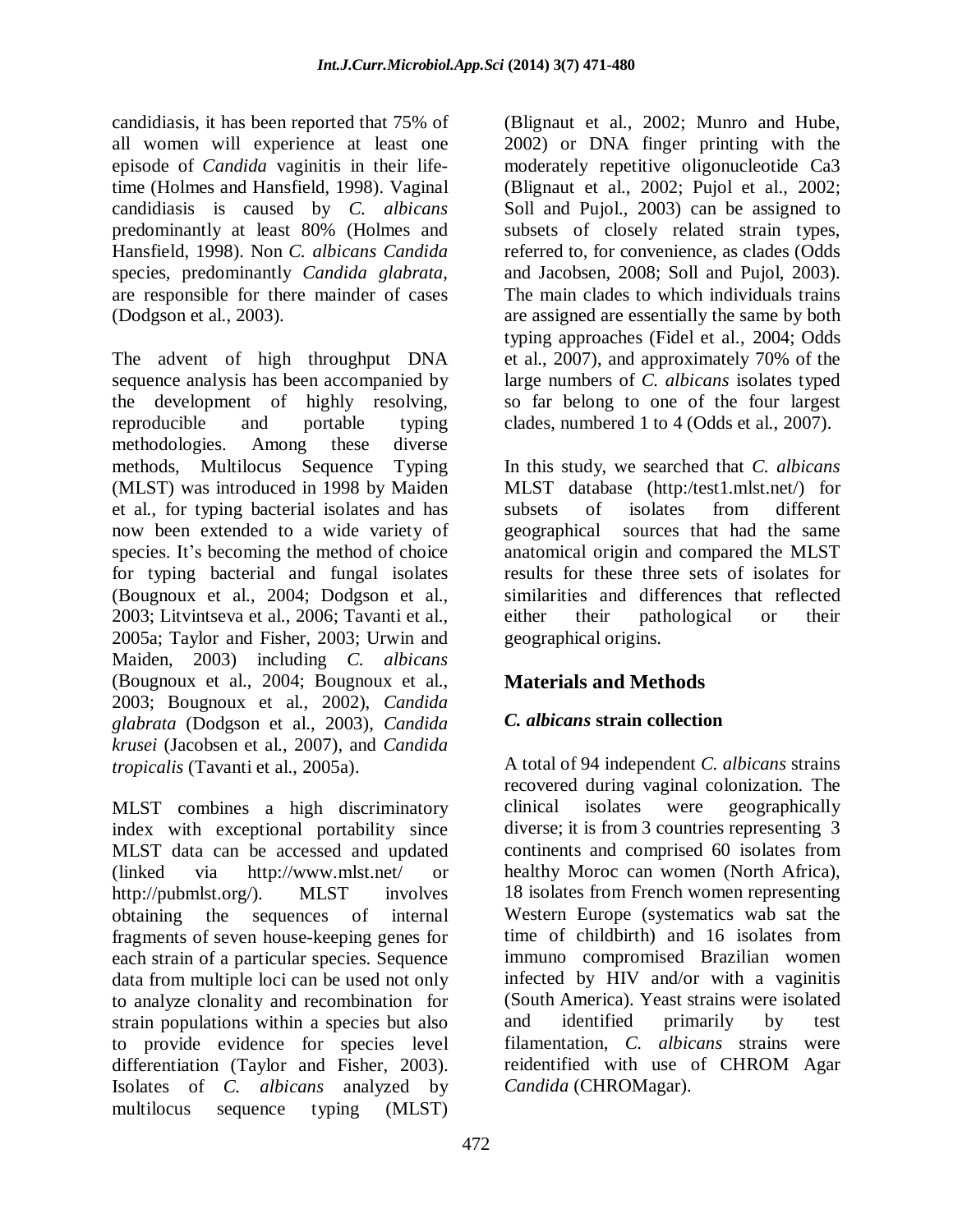### **MLST status determination**

MLST was based on seven housekeeping genes, including loci AAT1a, ACC1, ADP1, MPIb, SYA1, VPS13 and ZWF1b (Calderone, 2002). PCRs were carried out with mixtures containing 1 µl (for DNA extraction from culture-positive samples) of DNA template in a final volume of 50 µl. Final concentrations of components of the PCR were: 10x PCR buffer, 5 mM MgCl2, 100 µM of each primer, 5 mM dNTP mixture and 5 Taq polymerase. The cycling conditions for first round of PCR was Initial denaturation at 94°C for 4 min, followed by 30 cycles of denaturation at 94°C for 45s, annealing at 55°C for 1 min, extension at 72°C for 1min and final extension at 72°C for 10 min. DNA sequencing was performed by using the same primers used in PCR and on both strands.

Results of MLST are retained in the database in the form of genotype numbers, which define unique sequences for pairs of alleles, and diploid strain types (DSTs), which define unique combinations of genotypes. This methodology for determining DSTs by MLST has been described previously in 2003 by Bougnoux et al.

#### **Analysis of MLST data**

The results for the variable sites from these vengene fragments sequenced were concatenated into a single sequence. To cope with heterozygous code data, each base in the concatenated sequences of the polymorphic sites was transformed into two bases: the same if the base is homozygous code, so, e.g., the sequence ACGT would emerge as AACCGGTT, and as the component bases for heterozygous codes, so, e.g., AWST would come out as AAATCGTT. These derived sequences

were used to generate a single-linkaged endrogram for the 94 isolates by the unweighted pair-group method using arithmetic averages (UPGMA) and determined by p-distance as implemented by MEGA3 software (Kumar et al., 2004). Assignment of isolates to clades was based on the results of a large-scale analysis of 1391 isolates using a cut-off p-distance of 0.04 in a dendrogram generated by UPGMA (Odds et al., 2007). The isolates were thus each designated as a member of 17 MLST clades or as singleton, not assignable to a UPGMA-based clade.

# **Results and Discussion**

### **MLST data for isolates from Morocco**

MLST of 60 *C. albicans* isolates resulted in delineation of 50 separate DSTs in the study panel. 45 (90%) corresponded to a single isolate whereas 5 were shared by multiple isolates: 6 isolates were type 79 and 4 isolates were type 69 and examples of this type were obtained from geographical sources in all parts of the world. The following three other DSTs were represented by less than 10 isolates: DSTs 1363 by 3 isolates, 423 and 1372 by 2 isolates.

#### **MLST data for isolates from France and Brazil**

25 DSTs were identified. DSTs 69 was the most commonly encountered strain type: among the 34 isolates from France and Brazil, he was represented by 5 isolates (three from Brazil and two from France) followed by DSTs 435 for 4 isolates (all from Brazil), 209 (one from Brazil and other from France) and finally 1359 with two isolates from Brazil whereas 62% corresponded to a single isolate.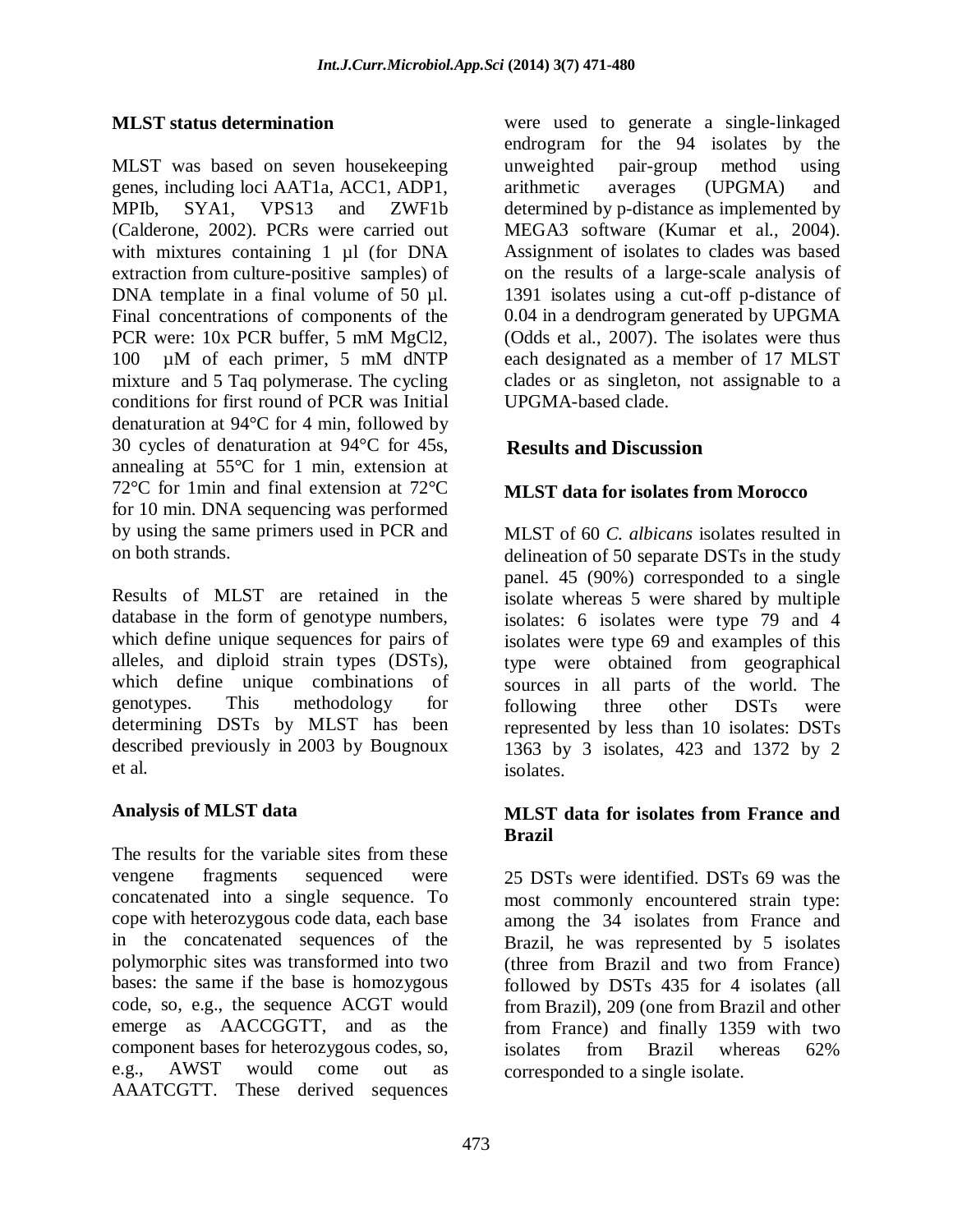#### **Clade assignments of isolates**

Figure1 illustrates the UPGMA dendrogram based on MLST data for 94 vaginal isolates (M, Morocco; F, France; B, Brazil). 17 clades were defined; isolates that did not cluster with others within the 0.04 cutoff and cluster containing fewer than 10 isolates were labeled singletons (Table 1). Four isolates received the singleton designation, leaving 89 isolates assigned to clades and 95% of the isolates were assigned to one of the clades previously described in *C. albicans* (Calderone, 2002). And vertical bar to the right of each clade indicate the clade designation and relative size, respectively.

Clade 1, the largest clade, accounted 47% of the isolates tested (except the four singletons). It contained the isolates from the three different countries, with DST69 as the most common individuals train type within the clade followed by DST79. Clade 2 and 4 were the next largest clades, with 21% of the all isolates (except the four singletons) being split among them. Clade11, previously represented by a small number of isolates (Tavanti et al., 2005b), emerged also in the present study as the fourth most populous clade with its 7 assigned isolates constituting 8% of all isolates sequenced.

No difference in the clade distribution of the 16 vaginal isolates came from immuno compromised Brazilian women infected by HIV and/or with a vaginitis and in comparison with other vaginal isolates come from healthy women. Full details of the isolate panel are given in the Supplementary online material (Table 2).

*Candida* species are important human pathogens that are best known for causing opportunistic infections in immuno compromised hosts (e.g. transplant patients,

AIDS sufferers, cancer patients). Most of these infections are opportunistic, depending on environmental changes in the host, for example, a weakening of the immune response, as occurs during transplant procedures, or a radical change in the rest of the microbial population. This behaviour is characteristic of the other medically important *Candida* species, such as *C. albicans*, *C. galabrata*, *C. dubliensis* and *C. parapsilosis*, as well.

*Candida albicans* is facultative commensal yeast of the human gastro intestinal and genital mucosa. Medical progress in developing countries has been accompanied by an increase in opportunistic candidiasis. This species is most frequently identified in vaginal specimens. However, the global diversity of *C. albicans* strains isolated from carriage populations remains uncharacterized.

Vaginal thrush remains a frequent problem and most women suffer at least one such infection during the course of their lives. Most of these infections are successfully treated using azole antifungal drugs, for example. However, about 5% of these women suffer recurrent *Candida* infections, the basis of which appears to have more to do with the immune status of the patients than the properties of the infecting *Candida* strain (Fidel et al., 2004). However, given the medical importance of this fungus, it is hardly surprising that most research on *C. albicans* has been directed towards an understanding of this organism as a pathogen and the treatment of *Candida* infections.

To make a geographical strain comparison with isolates as closely matched as possible for non-geographical variables, we chose isolates that came from one anatomical source (vagina) of clinical interest, and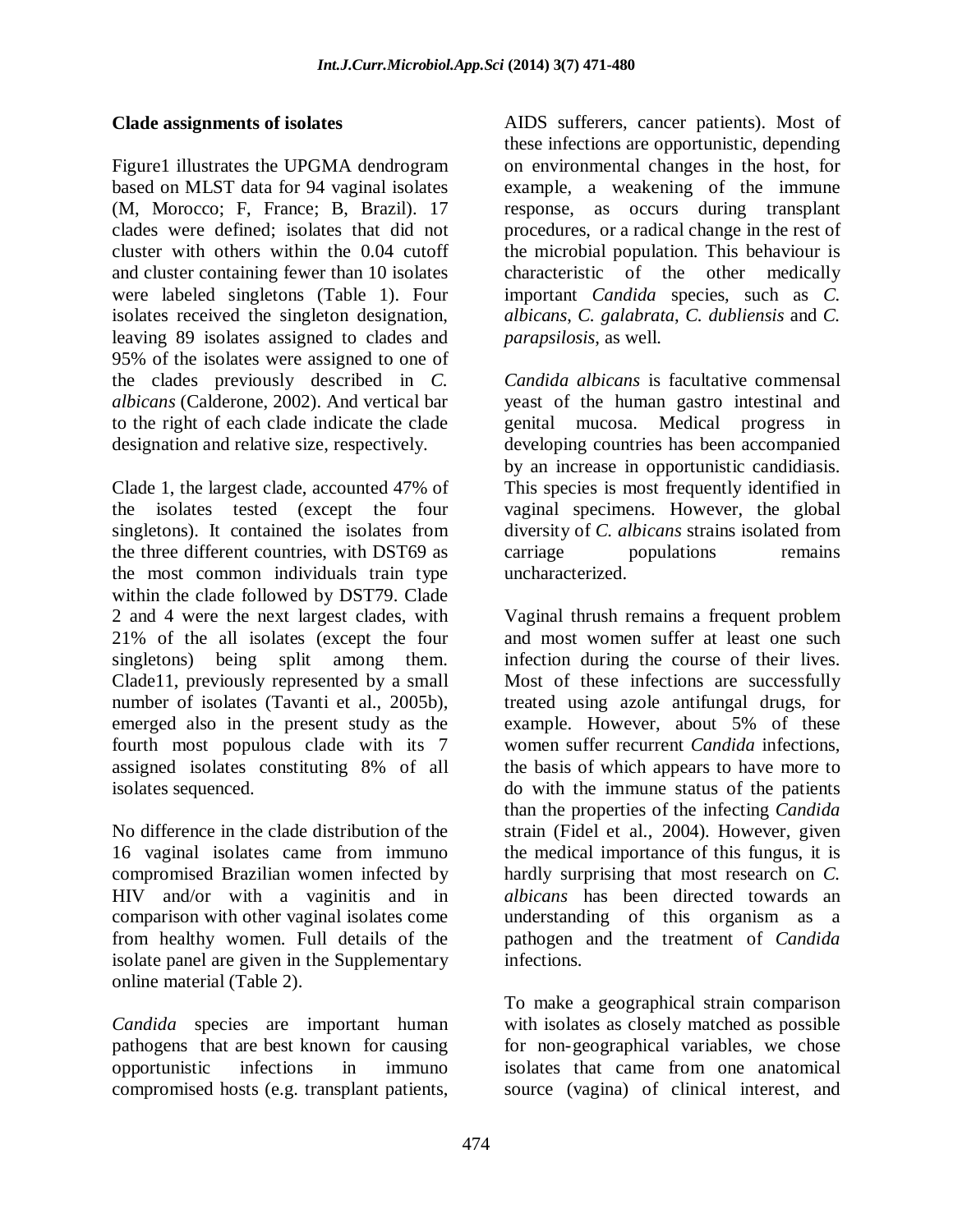which originated in well separated regions of the planet. Hence, our choice of vaginal isolates was from 3 countries representing 3 continents: Morocco (North Africa: 60 isolates), France (Western Europe: 18 isolates) and Brazil (South America: 16 isolates). To this aim, we constructed a UPGMA tree based on the concatenated MLST sequences of all isolates (Figure 1). 70 DSTs were identified. DSTs 69 and 79 were observed for 9 and 6 isolates, respectively. Interestingly, the 9 isolates with DST 69 have been collected from carriers from the 3 countries. 95% of the isolates were assigned to one of the clades previously described in *C. albicans* (Odds et al., 2007). 68 (72%) fell into 4 of the 5 previously described major clades (1, 2, 4 and 11) (Odds et al., 2007). 47% were assigned to clade 1. The table1 summarizes the clade assignment of all the isolates. The majority of isolates from each of the three countries belonged to clade1 (47%) with DST69 as the most common individual strain type within the clade followed by DST79, but the proportions of clade1 isolates from each country ranged from 28% for France, 42% for Morocco and 75% for Brazil (Table2).

The proportion of French isolates in clade 2 was two times higher than the proportion of Moroccan isolates (11% and 5% respectively). Among all isolates include 4 (14 isolates), 17% came from Morocco and 22% came from France, while 11% of clade 11 isolates came from French and 8% from Morocco.

The proportion of Moroccan isolates that were singletons or assigned to clades 5–17 was substantially higher than for French isolates; any singleton was detected in the Brazilian isolates.

Generally no obvious difference in the clade distribution of the vaginal isolates from the

three different countries could be observed and reflected either their pathological or their geographical origins. We purpose that the selection of the panel was restricted to assign the isolates coming from the three countries into fifth major clade (clade 3) and Brazilian isolates to the other major clades except clade1.

Generally, clade 1 is the most populous strain group in this and the previous study and correlates with the most populous cluster observed in various studies based on DNA fingerprinting and other genome-based technologies (Lott et al., 1999; Pujol et al., 1997; Schmid et al., 1999; Odds, 1988). This demonstrates that the most common, globally distributed *C. albicans* strain types are those of MLST clade1, and DST 69 is both the most frequently encountered member of clade1 and its putative founding type. As the results of MLST of 1,391 *C. albicans* isolates resulted in delineation of 1,005 separate DSTs. DST 69 was the most commonly encountered strain type: 65 isolates were type 69 following by DSTs 37 and DSTs 79, and examples of this type were obtained from geographical sources in all parts of the world (Frank et al., 2007).

In the present study no obvious difference in the clade distribution of the vaginal isolates from the three different countries could be observed and reflected either their pathological or their geographical origins. We purpose that the selection of the panel was restricted to assign the isolates coming from the three countries into fifth major clade (clade3) and Brazilian isolates to the other major clades except clade1.

Shunji Takakura et al. (2008) in their study the choice of blood and vaginal isolates was from two relatively small geographical regions, England/Wales and Japan, and one large region, the USA, whose population includes large numbers of immigrants from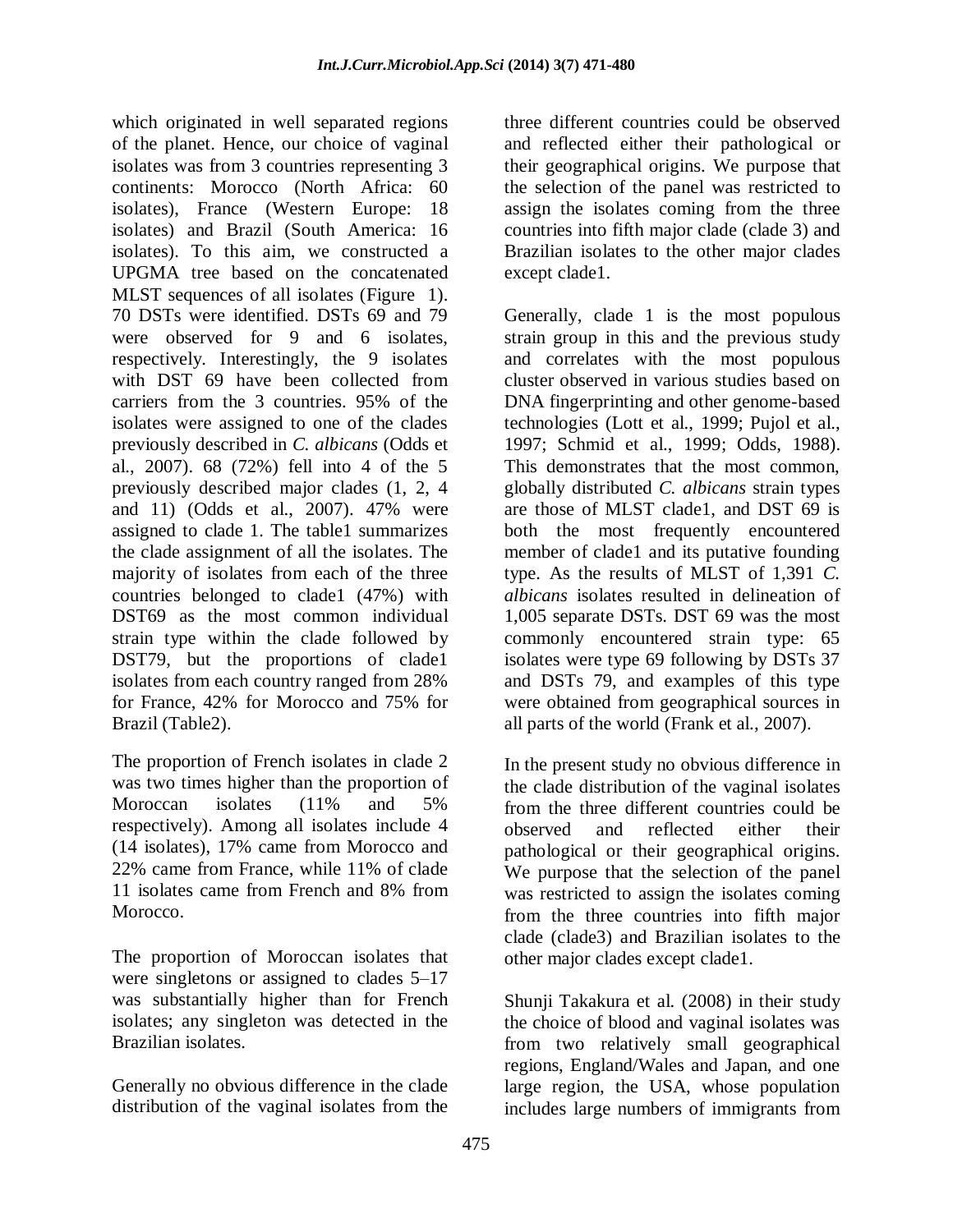England and Japan. They found geographical differences were strongly indicated, with clade 2 strains clade 3 strains particularly prominent among US isolates, clade 2 strains particularly prominent among English isolates but no statistically significant difference in MLST strain type between all blood and all vaginal isolates. Finally, the sequencing of the genome of *Candida albicans* and those of several other

medically relevant *Candida* species has provided a major impetus for *Candida* comparative and functional genomic analysis. These have provided a fascinating in sight into the molecular and cellular biology of these fungi and should pave the way for the development of more sensitive diagnostic strategies and novel antifungal therapies.

**Figure.1** UPGMA dendrogram based on MLST data for 94 vaginal isolates (M, Morocco; F, France; B, Brazil). The dashed line shows the cutoff at a P distance of 0.04 used to delineate clusters designated as clades.

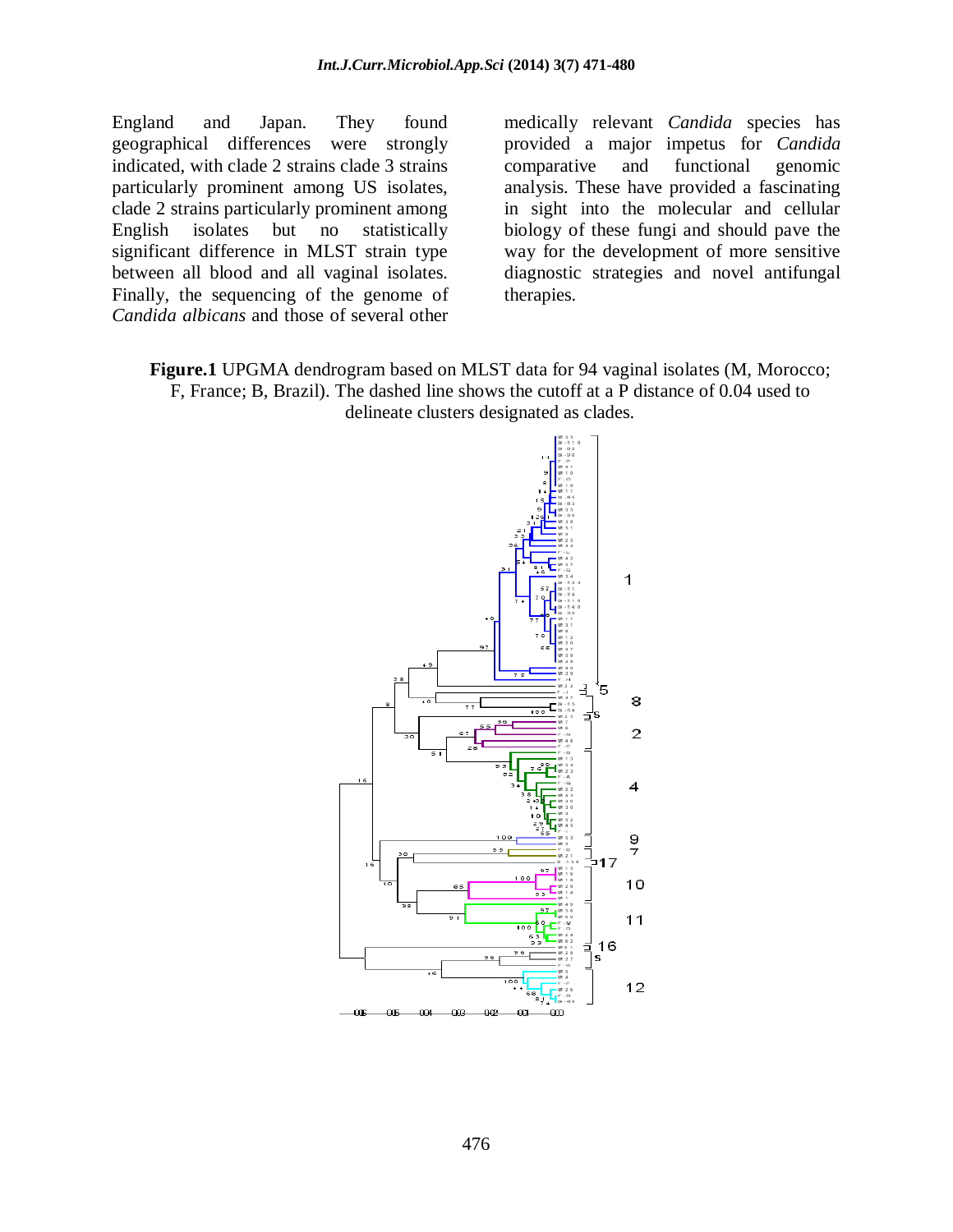#### *Int.J.Curr.Microbiol.App.Sci* **(2014) 3(7) 471-480**

### **Table.1** Geographical and anatomical origins of *C. albicans* isolates in 17 clades plus single to isolates

| Geographi-<br>cal origin | Anatomi-<br>cal origin of isolates | Number |    | Clades         |  |    |  |              |  |  |                |    |    |          |    |    |    |                |    |            |
|--------------------------|------------------------------------|--------|----|----------------|--|----|--|--------------|--|--|----------------|----|----|----------|----|----|----|----------------|----|------------|
|                          |                                    |        |    | $\bigcap$<br>∠ |  | 4  |  | <sub>b</sub> |  |  | 9              | 10 | 11 | 12       | 13 | 14 | 15 | 16             | 17 | Singletons |
| Morocco                  | Vagina                             | 60     | 25 |                |  | 10 |  |              |  |  | $\bigcap$<br>∼ |    |    |          |    |    |    |                |    |            |
| France                   | Vagina                             | 18     |    | $\sim$<br>∽    |  | 4  |  |              |  |  | $\theta$       |    | ∼  |          |    |    |    | $\theta$       |    |            |
| <b>Brazil</b>            | Vagina                             | 16     | 12 |                |  |    |  |              |  |  | $\theta$       |    |    |          |    |    |    | $\overline{0}$ |    |            |
| Total                    |                                    | 94     | 42 |                |  | 14 |  |              |  |  | w              |    |    | $\sigma$ |    |    |    |                |    |            |

# **Table.2** Break down by geographical origin of MLST clades for 94 vaginal isolates

|                            | Isolates from Brazil |                                |                       |  |  |  |  |
|----------------------------|----------------------|--------------------------------|-----------------------|--|--|--|--|
|                            | Number in clade      | As % of all Brazilian isolates | As % of allisolatesin |  |  |  |  |
| Clade1 (42isolates)        |                      | 75                             | 29                    |  |  |  |  |
| Clade 2 (5 isolates)       |                      |                                |                       |  |  |  |  |
| Clade 4 (14 isolates)      |                      |                                |                       |  |  |  |  |
| Clade 11 (7 isolates)      |                      |                                |                       |  |  |  |  |
| OtherClades and singletons |                      | 25                             | ۱۲,                   |  |  |  |  |

|                             | Isolates from France |                             |                                |  |  |  |  |  |
|-----------------------------|----------------------|-----------------------------|--------------------------------|--|--|--|--|--|
|                             | Number in clade      | As % of all French isolates | As % of allisolatesin<br>clade |  |  |  |  |  |
| Clade1 (42isolates)         |                      | 28                          | 12                             |  |  |  |  |  |
| Clade 2 (5 isolates)        |                      |                             | 40                             |  |  |  |  |  |
| Clade 4 (14 isolates)       |                      | 22                          | 29                             |  |  |  |  |  |
| Clade 11 (7 isolates)       |                      |                             | 29                             |  |  |  |  |  |
| Other Clades and singletons |                      | 28                          | 19                             |  |  |  |  |  |

|                             | Isolates from Morocco |                                    |                                |  |  |  |  |
|-----------------------------|-----------------------|------------------------------------|--------------------------------|--|--|--|--|
|                             | Number in clade       | As % of all % Moroccan<br>isolates | As % of allisolatesin<br>clade |  |  |  |  |
| Clade1 (42isolates)         | 25                    | 42                                 | 60                             |  |  |  |  |
| Clade 2 (5 isolates)        |                       |                                    | 60                             |  |  |  |  |
| Clade 4 (14 isolates)       | 10                    | 17                                 | 71                             |  |  |  |  |
| Clade 11 (7 isolates)       |                       |                                    | 71                             |  |  |  |  |
| Other Clades and singletons |                       | 28                                 | 65                             |  |  |  |  |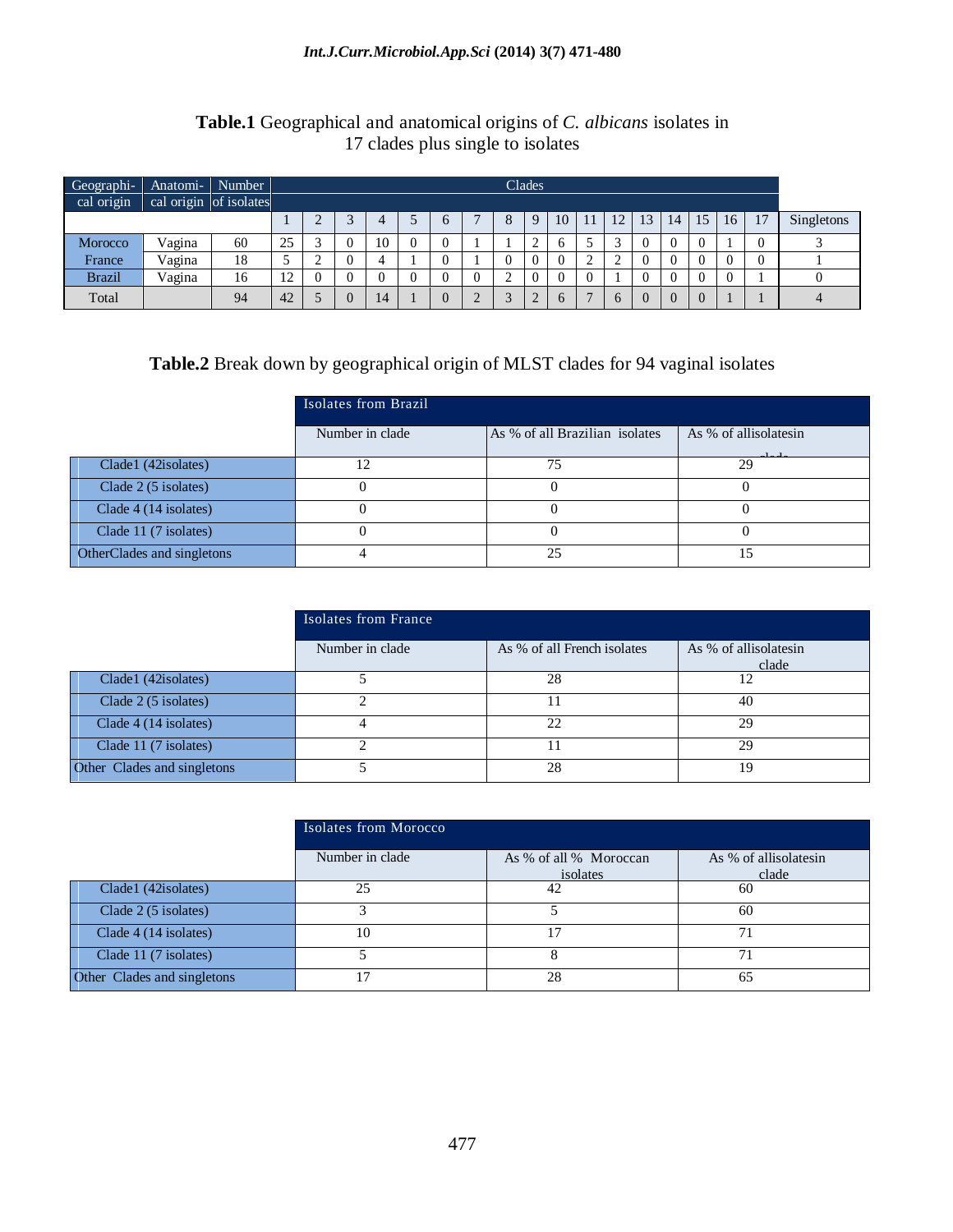In the present study, we have reported i) the first Molecular Typing data concerning vaginal carriage of *Candida albicans* in healthy women from Morocco, ii) determined the genetic diversity of *C. albicans* strains isolated from vaginal samples in Morocco, iii) examined genetic relationships among *C. albicans* recovered during vaginal colonization from 3 countries representing 3 continents: Morocco (North Africa), France (Western Europe) and Brazil (South America). MLST of *C. albicans* isolates originated from Morocco revealed an extensive diversity. However these isolates were predominantly distributed into 6 clades including 4 of the previously identified 5 major clades and 2 of the previously identified minor clades.

MLST showed that the distribution in clades of *C. albicans* vaginal isolates sampled in Morocco, France and Brazil did not differ significantly and that *C. albicans* isolates had a phylogenetic distribution mostly similar to that observed in developed countries.

# **References**

- Blignaut, E., Pujol, C., Lockhart, S., Joly, S., Soll, D.R. 2002. Ca3 fingerprinting of *Candida albicans* isolates from human immuno deficiency virus-positive and healthy reveals an ewcladein South Africa. *J. Clin. Microbiol.,* 40: 826–836.
- Bougnoux, M.E., Aanensen, D.M., Morand, S., Theraud, M., Spratt, B.G., d'Enfert, C. 2004. Multilocus sequence typing of *Candida albicans*: strategies, data exchange and applications. *Infect. Genet. Evol.,*  4: 243–252.
- Bougnoux, M.E., Tavanti, A., Bouchier, C., Gow, N.A.R., Magnier, A., Davidson, A.D., Maiden, M.C.J.,

d'Enfert, Odds, F.C. 2003. Collaborative consensus for optimized multilocus sequence typing of *Candida albicans*. *J. Clin. Microbiol.,* 41: 5265–5266.

- Bougnoux,M,-E., Morand, S., d'Enfert, C. 2002. Usefulness of multilocus sequence typing for characterization of clinical isolates of *Candida albicans*. *J. Clin. Microbiol.,* 40: 1290–1297.
- Calderone, R.A. 2002. *Candida* and Candidiasis. ASM Press, Washington, DC.
- Dodgson, A.R., Pujol, C., Denning, D.W., Soll, D.R., Fox, A.J. 2003. Multilocus sequence typing of *Candida glabrata* reveals geographically enriched clades. *J. Clin. Microbiol.,* 41: 5709–5917.
- Fidel Jr., P.L. 2004. History and new insights into host defense against vaginal candidiasis. *Trends Microbiol.,* 12: 220–227.
- [Frank](http://ec.asm.org/search?author1=Frank+C.+Odds&sortspec=date&submit=Submit) C. Odds, Marie- [Elisabeth](http://ec.asm.org/search?author1=Marie-Elisabeth+Bougnoux&sortspec=date&submit=Submit) [Bougnoux,](http://ec.asm.org/search?author1=Marie-Elisabeth+Bougnoux&sortspec=date&submit=Submit) [Duncan](http://ec.asm.org/search?author1=Duncan+J.+Shaw&sortspec=date&submit=Submit) J. Shaw, [Judith](http://ec.asm.org/search?author1=Judith+M.+Bain&sortspec=date&submit=Submit) M. [Bain,](http://ec.asm.org/search?author1=Judith+M.+Bain&sortspec=date&submit=Submit) [Amanda](http://ec.asm.org/search?author1=Amanda+D.+Davidson&sortspec=date&submit=Submit) D. [Davidson,](http://ec.asm.org/search?author1=Amanda+D.+Davidson&sortspec=date&submit=Submit) [Dorothée](http://ec.asm.org/search?author1=Doroth%C3%A9e+Diogo&sortspec=date&submit=Submit) Diogo, [Mette](http://ec.asm.org/search?author1=Mette+D.+Jacobsen&sortspec=date&submit=Submit) D. [Jacobsen,](http://ec.asm.org/search?author1=Mette+D.+Jacobsen&sortspec=date&submit=Submit) Maud [Lecomte,](http://ec.asm.org/search?author1=Maud+Lecomte&sortspec=date&submit=Submit) [Shu-Ying](http://ec.asm.org/search?author1=Shu-Ying+Li&sortspec=date&submit=Submit) [Li,](http://ec.asm.org/search?author1=Shu-Ying+Li&sortspec=date&submit=Submit) Arianna [Tavanti,](http://ec.asm.org/search?author1=Arianna+Tavanti&sortspec=date&submit=Submit) [Martin](http://ec.asm.org/search?author1=Martin+C.+J.+Maiden&sortspec=date&submit=Submit) C. J. [Maiden,](http://ec.asm.org/search?author1=Martin+C.+J.+Maiden&sortspec=date&submit=Submit) [Neil](http://ec.asm.org/search?author1=Neil+A.+R.+Gow&sortspec=date&submit=Submit) A. R. [Gowa](http://ec.asm.org/search?author1=Neil+A.+R.+Gow&sortspec=date&submit=Submit)nd [Christophe](http://ec.asm.org/search?author1=Christophe+d) d'Enfert, 2007. Eucaryotic Cell, Vol. 6, Pp. 1041– 1052.
- Fridkin, S.K., Jarvis, W.R. 1996. Epidemiology of nosocomial fungal infections. *Clin. Microbiol. Rev.,* 9: 499–511.
- Holmes, K.K., Hansfield, H.H. 1998. Sexually transmitted diseases: Overview and clinical approach. In: Fauci, A.S., Braunwald, E., Isselbacher, K.J., Wilson, J.D., Martin, J.B., Kasper, D.L., Hauserand, S.L., Longo, D.L. (Eds)., Harrison's principles of internal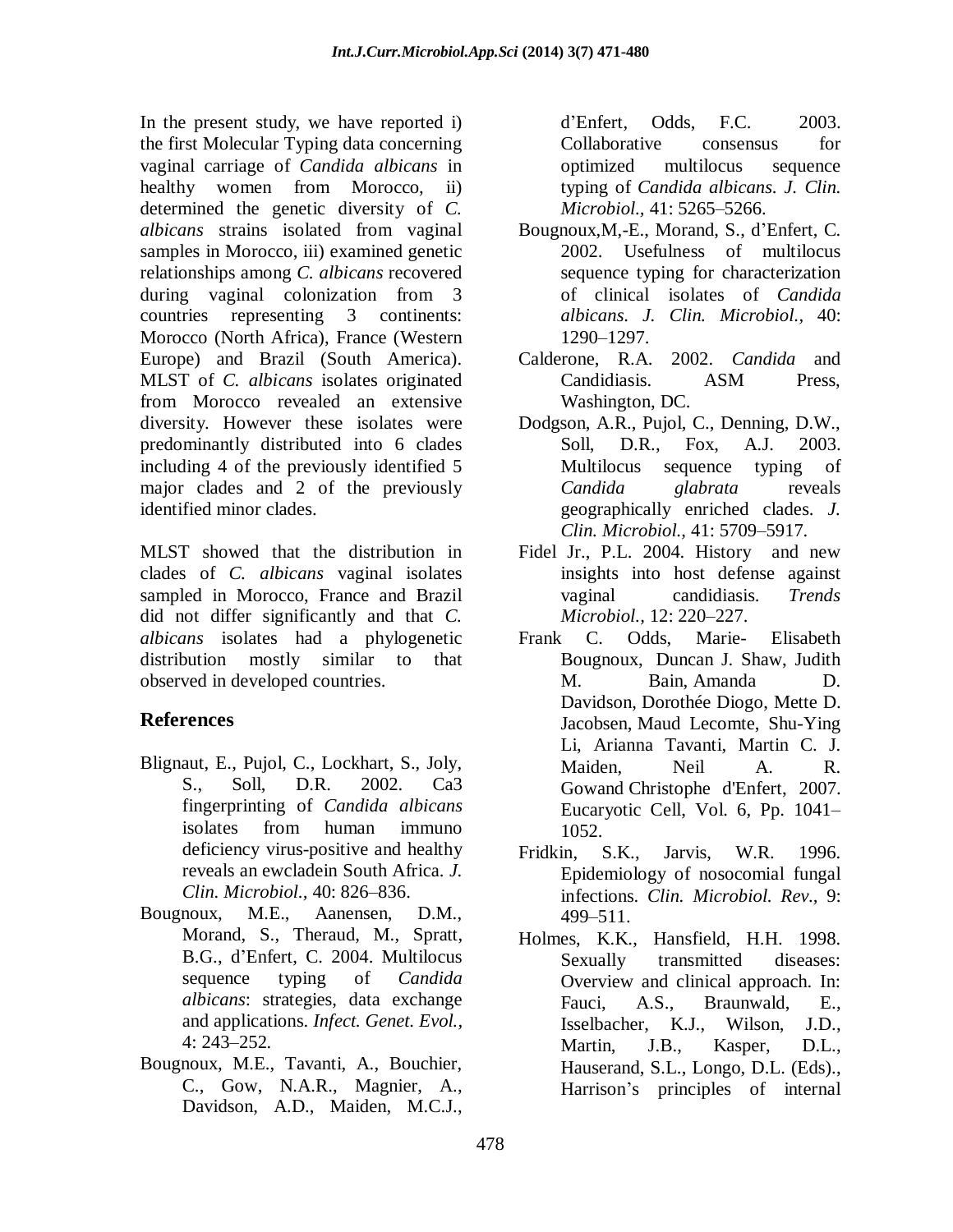medcine, 14<sup>th</sup> th edn. McGraw-Hill, London.

- Jacobsen, M.D., Gow, N.A.R., Maiden, M.C.J., Shaw, D.J., Odds, F.C. 2007. Strain typing and determination of population structure of *Candida krusei* by multilocus sequence typing. *J. Clin. Microbiol.,* 45: 317– 323
- Kumar, S., Tamura, K., Nei, M. 2004. MEGA3: integrated software for molecular evolutionary genetics analysis and sequence alignement. *Brief Bioinform,* 5: 150–163.
- Litvintseva, A.P., Thakur, R., Vilgalys, R., Mitchell, T.G. 2006. Multilocus sequence typing reveals three genetic sub populations of *Cryptococcus neoformans*var.grubii (SerotypeA), including a unique population in Botswana. *Genetics,* 172: 2223– 2238.
- Lott, T.J., Holloway, B.P., Logan, D.A., Fundyga, R., Arnold, J. 1999. Towards understanding the evolution of the human commensal yeast *Candida* albicans. *Microbiology,* 145: 1137–1143.
- Martin, G.S., Mannino, D.M., Eaton, S., Moss, M. 2003. The epidemiology of sepsis in the United States from 1979 through 2000. *N. Engl. J. Med.,* 348: 1546–1554.
- Maiden, M.C., Bygraves, J.A., Feil, E., Morelli, G., Russell, J.E., Urwin, R., Zhang, Q., Zhou, J., Zurth, K., Caugant, D.A., et al. 1998. Multilocus sequence typing: a portable approach to the identification of clones within populations of pathogenic microorganisms. *Proc. Natl. Acad. Sci. USA.,* 95: 3140–3145.
- Munro, C., Hube, B. 2002. Antifungal therapy at the HAARTof viral therapy. *Trends Microbiol.,* 10: 173–

177.

- Odds, F.C. 1988. *Candida* and Candidosis, seconded. Bailliere Tindall, London, UK.
- Odds, F. C., Bougnoux, M.-E., Shaw, D.J., Bain, J.M., Davidson, A.D., Diogo, D., Jacobsen, M.D., Lecomte, M., Li, S.-Y., Tavanti, A., Maiden, M.C.J., Gow, N.A.R., d'Enfert, C. 2007. Molecular phylogenetics of *Candida albicans. Eukaryotic. Cell,* 6: 1041– 1052.
- Pujol, C., Joly, S., Lockhart, S.R., Noerl, S., Tibayrenc, M., Soll, D.R. 1997. Parityamong the randomly amplified polymorphic DNA method, multilocus enzyme electrophoresis, and southern blot hybridization with the moderately repetitive DNA probe Ca3 for finger printing *Candida albicans*. *J. Clin. Microbiol.*, 35: 2348–2358.
- Pujol, C., Pfaller, M., Soll, D.R. 2002. Ca3 fingerprinting of *C. albicans* blood stream isolates from the United States, Canada, South America and Europe reveals a European clade. *J. Clin. Microbiol.,* 40: 2729–2740.
- Schmid, J., Herd, S., Hunter, P.R., Cannon, R.D., Yasin, M.S.M., Samad, S., Carr, M., Parr, D., McKinney, W., Schousboe, M., Harris, B., Ikram, R., Harris, M., Restrepo, A., Hoyos, G., Singh, K.P. 1999. Evidence for a generalpurpose genotype in *Candida albicans*, highly prevalent in multiple geographical regions, patient types and types and types of infection. *Microbiology,* 145: 2405– 2413.
- Shunji [Takakura,](http://www.sciencedirect.com/science/article/pii/S1438422107001865) Satoshi [Ichiyama,](http://www.sciencedirect.com/science/article/pii/S1438422107001865) [Judith](http://www.sciencedirect.com/science/article/pii/S1438422107001865) M. [Bain,](http://www.sciencedirect.com/science/article/pii/S1438422107001865) Amanda D. [Davidson,](http://www.sciencedirect.com/science/article/pii/S1438422107001865) Mette D. [Jacobsen, Duncan](http://www.sciencedirect.com/science/article/pii/S1438422107001865) J. Shaw, Neil A.R. [Gow,](http://www.sciencedirect.com/science/article/pii/S1438422107001865) [Frank](http://www.sciencedirect.com/science/article/pii/S1438422107001865) C. Odds 2008. Comparison of Candida albicans